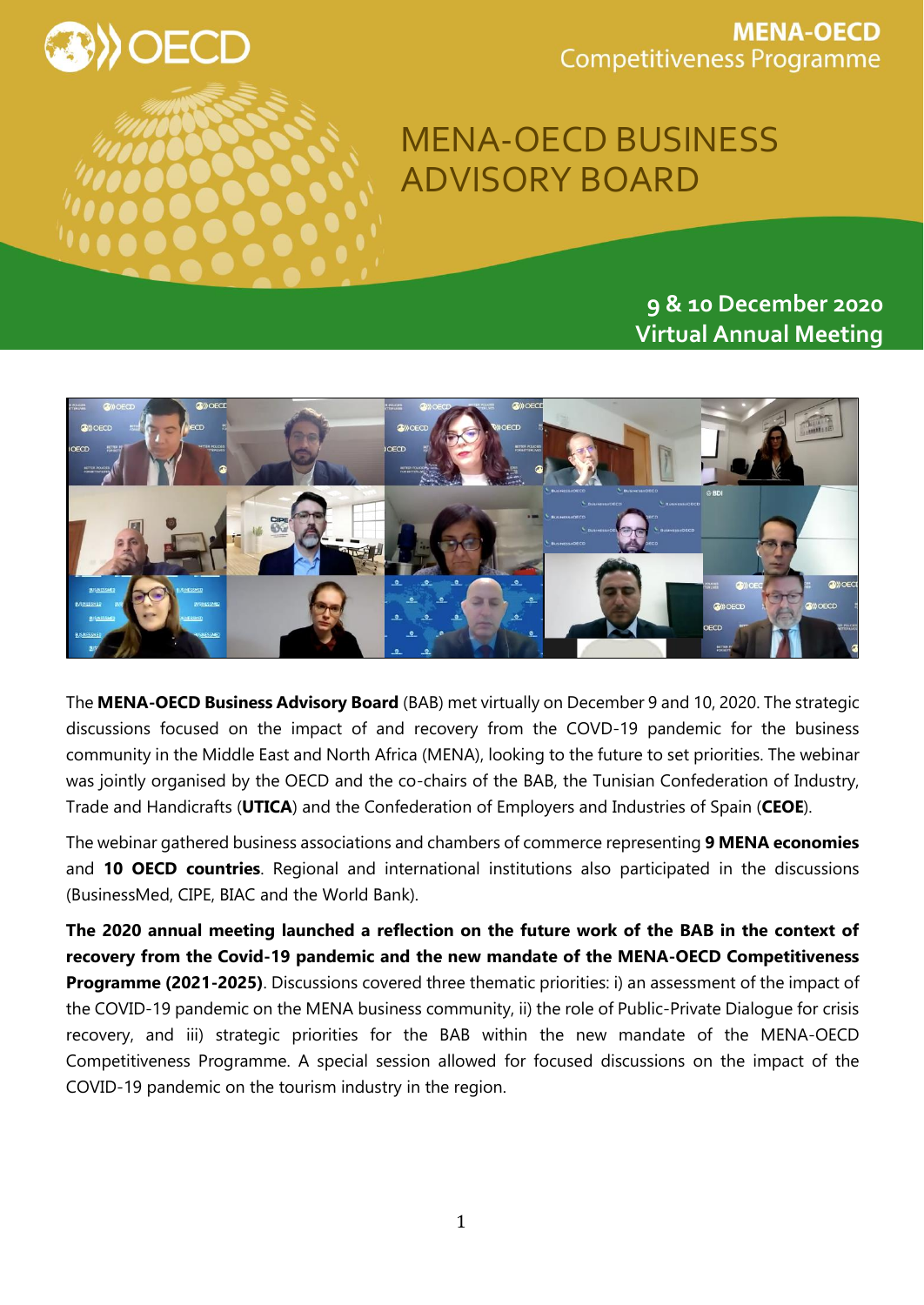## **Key Messages**



**Demand and supply-side shocks have induced important financial impacts and uncertainties for MENA businesses**

- **The COVID-19 pandemic** has heavily exposed the MENA business community to the economic repercussions of the containment measures to limit the spread of the virusm.
	- o Throughout the region, measures of confinement and social distancing have resulted in temporary business closure.
	- $\circ$  Due to disruptions of global supply chains, companies face difficulties to receive input material to sustain their production.
- **The combined impact of these factors results in an important revenue loss, leading to cash flow stress and liquidity shortages for MENA businesses**.
	- o A significant number of companies in the region face imminent risks of indebtedness and insolvency, if liquidity issues are not addressed.
	- $\circ$  *In fine*, the crisis will result in a temporary or permanent loss of employment, reduced working hours and wages
- **Marginalized economic actors, such as female entrepreneurs, SMEs, self-employed and informal workers are particularly vulnerable**.

Insights from the **MENA-OECD Business Advisory Board (BAB)** Survey of Business Associations

- More than **one third** of business leaders have a **negative outlook** on the **business climate** in MENA, perceiving it as either **weak** or **very weak.**
- **The majority** of business leaders expect the Covid-19 crisis to have a **more severe negative impact** than the **2008 financial crisis.**

**The COVID-19 pandemic exposes existing vulnerabilities of overdependence in certain sectors**

- **The COVID-19 pandemic has an asymmetric impact on different sectors.** While the pharmaceutical, food supply, healthcare, and certain logistics sectors are experiencing an uptick in demand, the vast majority of MENA businesses are dealing with an acute slowdown in operations.
- **The MENA tourism sector and ancillary industries including retail, leisure and restaurants are particularly affected**. The closure of borders, collapse of international travel and confinement measures put an important strain on touristic activity, which may need several years to recover to pre-crisis levels.
- **Participants in the annual meeting underlined that the impact of the COVID-19 pandemic are asymmetric, even within sectors.** For instance, destinations with a strong concentration of activities in low value-added tourism are more affected than those with a more diversified offer. In this sense, the COVID-19 pandemic exposed existing vulnerabilities of overdependence and low productivity.



**The crisis provides an important momentum for new approaches to policy making by governments and businesses**

- Participants emphasised that the COVID-19 crisis represents a "moving target". **Governments need to develop coordinated and flexible approaches to continue their support to companies throughout the crisis**. Inter-ministerial working groups, task forces, committees or councils can help to coordinate responses.
- **The MENA business community has played an important role to support crisis responses**. MENA businesses have taken innovative approaches to deliver services and resources to their communities.